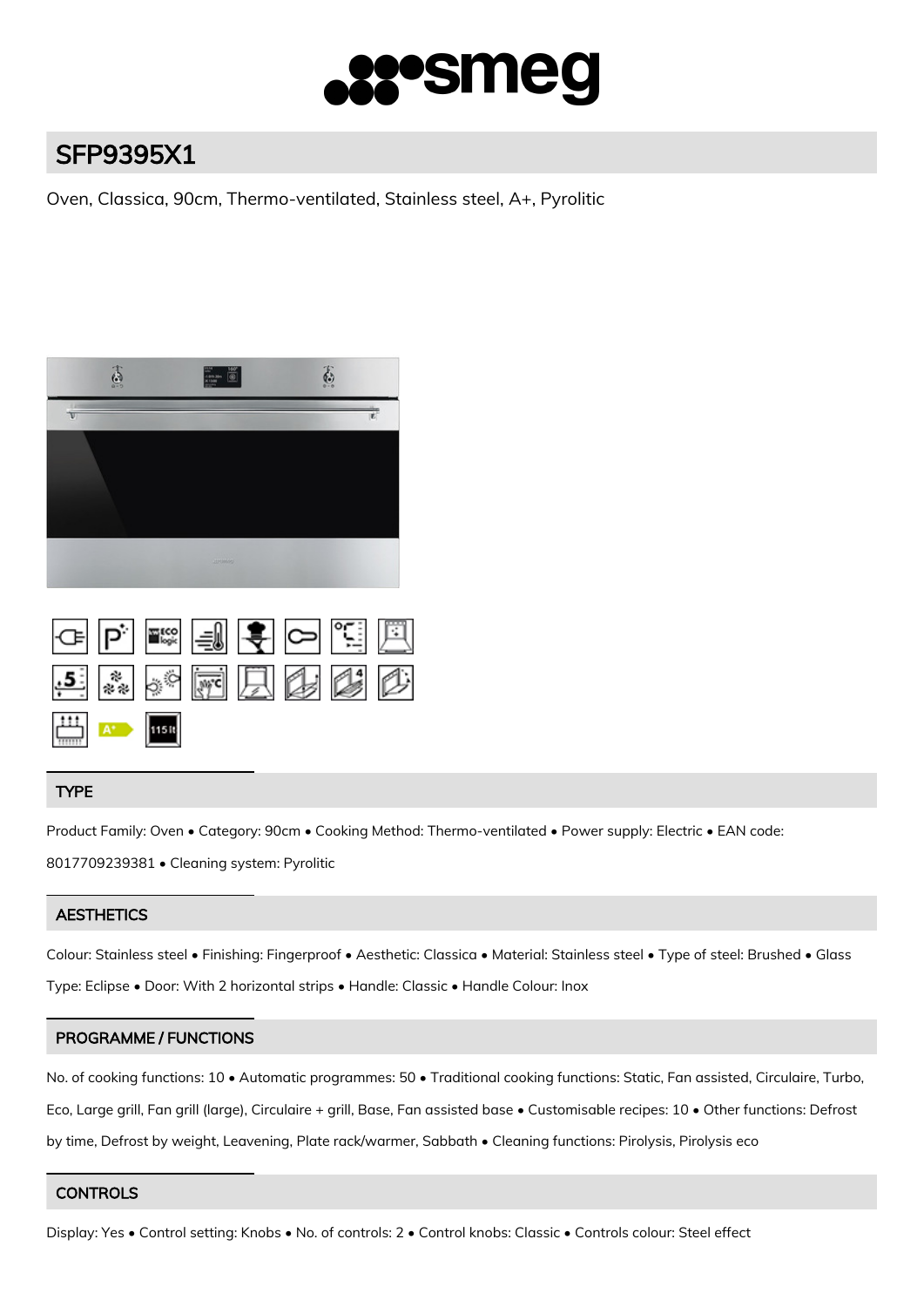## **OPTIONS**

Time-setting options: Delay start and automatic end cooking • Minute minder: Yes • Limited Power Consumption Mode: Yes • Showroom demo option: Yes • Rapid pre-heating: Yes • Smart cooking: Yes • Controls Lock / Child Safety: Yes • Other options: SmartCook system, Keep warm, Eco light

## TECHNICAL FEATURES

Display technology: TFT • Temperature control: Electronic • Minimum Temperature: 30 °C • Maximum temperature: 280 °C • Cavity material: Ever clean Enamel • No. of shelves: 5 • Shelves type: Metal racks • N. of fans: 3 • No. of lights: 2 • Userreplaceable light: Yes • Light type: Halogen • Light Power: 40 W • Light when door is opened: Yes • Door opening type: Standard opening • Door: Cool • Removable door: Yes • Full glass inner door: Yes • Removable inner door: Yes • Total no. of door glasses: 4 • Soft Close hinges: Yes • Safety Thermostat: Yes • Cooling system: Tangential • Door Lock During Pyrolisis: Yes • Heating suspended when door is opened: Yes • Lower heating element power: 1700 W • Upper heating element - Power: 1200 W • Grill element - power: 1700 W • Large grill - Power: 2900 W • Circular heating element - Power: 1850 W • Circular heating element 2 - Power: 1850 W

#### PERFORMANCE / ENERGY LABEL

Energy efficiency class: A+ • Net volume of the cavity: 115 l • Energy consumption in conventional mode: 3.02 MJ • Energy consumption per cycle in conventional mode: 0.84 KWh • Energy consumption in forced air convection: 5.22 MJ • Energy consumption per cycle in fan-forced convection: 1.45 KWh

#### ELECTRICAL CONNECTION

Voltage: 220-240 V • Nominal power: 4000 W • Frequency (Hz): 50/60 Hz • Power supply cable length: 115 cm

## GAS CONNECTION

## LOGISTIC INFORMATION

Dimensions of the product (mm): 595x896x571 • Net weight (kg): 63.700 kg • Gross weight (kg): 73.000 kg

### ACCESSORIES INCLUDED

Rack with back and side stop: 1Enamelled deep tray (40mm): 2Insert gird: 1Telescopic Guide rails, total Extraction: 1

#### **OPTIONAL**

PPR9: Pizza stone, Ovens, CookersGTT: Telescopic Guides, Ovens, CookersGTP: Telescopic Guides, Ovens, Cookers